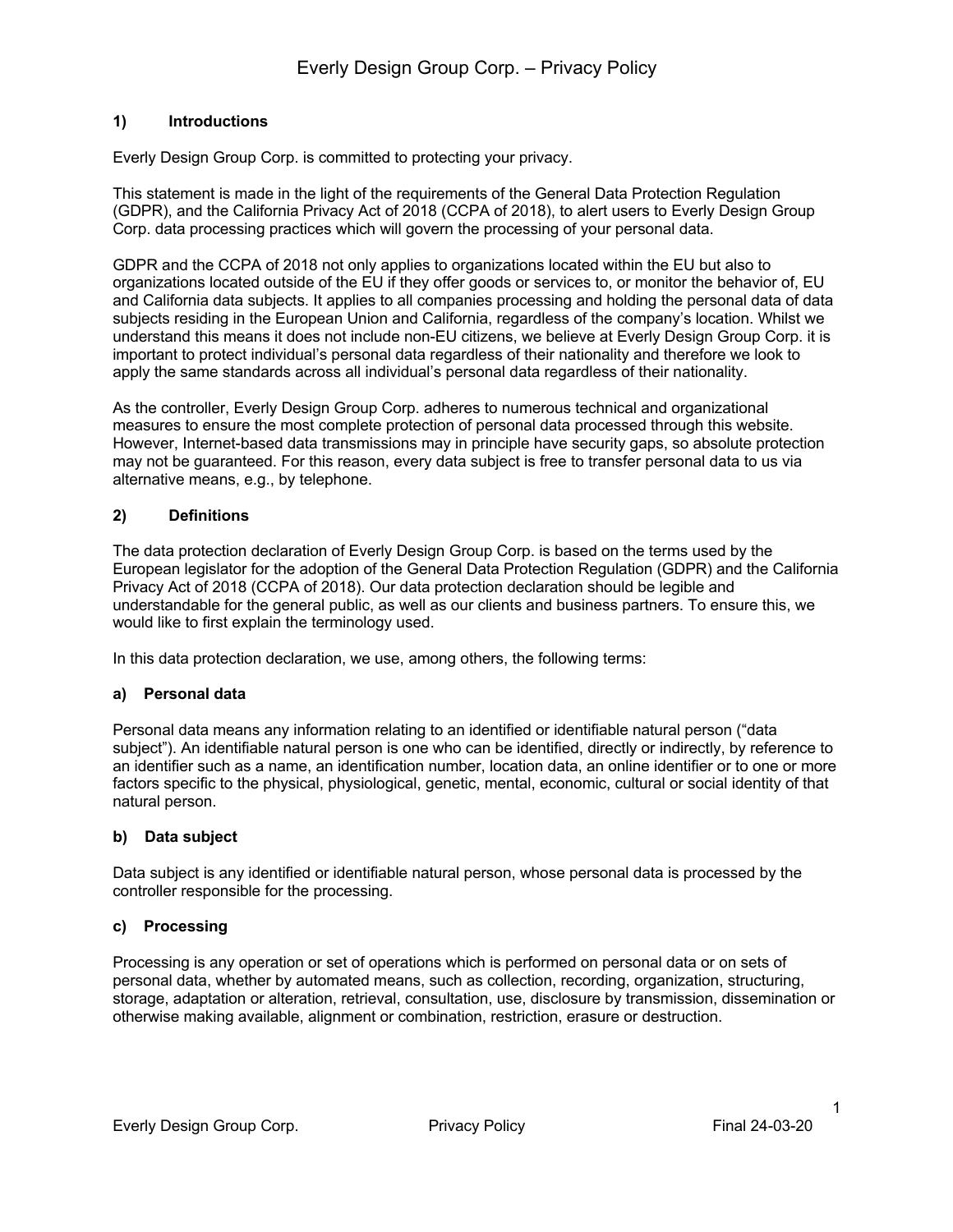# **d) Restriction of processing**

Restriction of processing is the marking of stored personal data with the aim of limiting their processing in the future.

## **e) Profiling**

Profiling means any form of automated processing of personal data consisting of the use of personal data to evaluate certain personal aspects relating to a natural person, in particular to analyze or predict aspects concerning that natural person's performance at work, economic situation, health, personal preferences, interests, reliability, behavior, location or movements.

## **f) Controller or controller responsible for the processing**

Controller or controller responsible for the processing is the natural or legal person, public authority, agency or other body which, alone or jointly with others, determines the purposes and means of the processing of personal data; where the purposes and means of such processing are determined by Union or Member State law, the controller or the specific criteria for its nomination may be provided for by Union or Member State law.

## **g) Processor**

Processor is a natural or legal person, public authority, agency or other body which processes personal data on behalf of the controller.

#### **h) Recipient**

Recipient is a natural or legal person, public authority, agency or another body, to which the personal data are disclosed, whether a third party or not. However, public authorities which may receive personal data in the framework of a particular inquiry in accordance with Union or Member State law shall not be regarded as recipients; the processing of those data by those public authorities shall be in compliance with the applicable data protection rules according to the purposes of the processing.

## **i) Third party**

Third party is a natural or legal person, public authority, agency or body other than the data subject, controller, processor and persons who, under the direct authority of the controller or processor, are authorized to process personal data.

#### **j) Legitimate Interest**

Legitimate Interests: the processing is necessary for your legitimate interests or the legitimate interests of a third party or party unless there is a good reason to protect the individual's personal data which overrides those legitimate interests.

#### **3) Data controller**

Everly Design Group Corp. acts as a data controller (Art. 24) for (i) the personal data relating directly to its clients and (ii) for its own employee management purposes.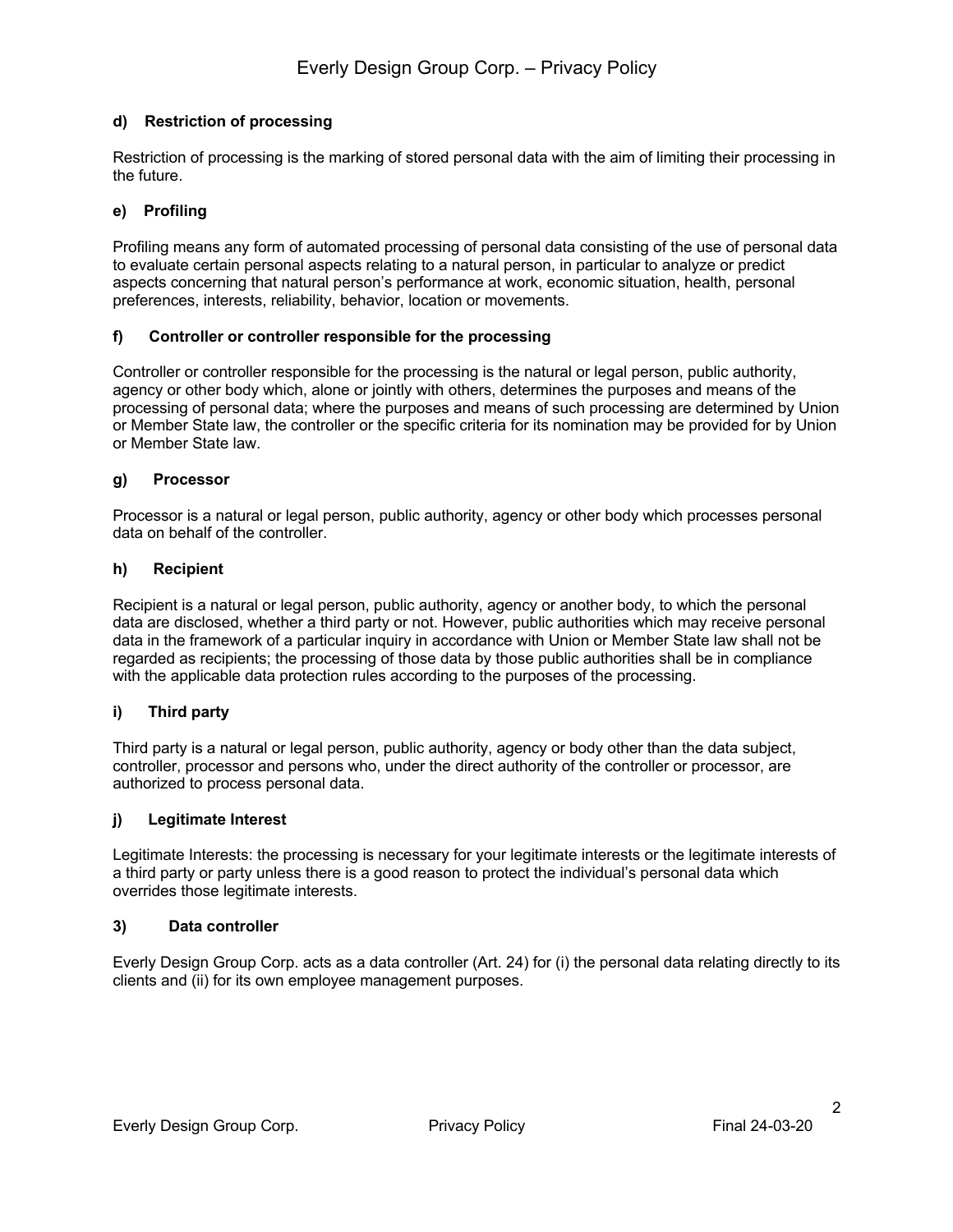# **4) Data processor**

Everly Design Group Corp. will from time to time act as a data processor (Art. 28) and may supply personal data to third party service providers, contractors and agents that provide services to us, to support the completion of projects and events (in which case our client is the controller).

Where we share personal data with sub-processors, we will use all reasonable means to ensure that they only process this information in accordance with this Privacy Policy.

## **5) Legal basis for processing personal data**

(Art. 6.1) lit. a GDPR serves as the legal basis for processing operations for which we obtain consent for a specific processing purpose. If the processing of personal data is necessary for the performance of a contract to which the data subject is party, as is the case, for example, when processing operations are necessary for the supply of goods or to provide any other service, the processing is based on (Art 6.1) lit. b GDPR. The same applies to such processing operations which are necessary for carrying out precontractual measures, for example in the case of inquiries concerning our products or services. If Everly Design Group Corp. is subject to a legal obligation by which processing of personal data is required, such as for the fulfilment of tax obligations, the processing is based on (Art. 6.1) lit. c GDPR. In rare cases, the processing of personal data may be necessary to protect the vital interests of the data subject or of another natural person. This would be the case, for example, if a data subject were injured and his name, age, health insurance data or other vital information would have to be passed on to a doctor, hospital or other third party. Then the processing would be based on (Art. 6.1) lit. d GDPR. Finally, processing operations could be based on (Art 6.1) lit. f GDPR. This legal basis is used for processing operations which are not covered by any of the above-mentioned legal grounds, if processing is necessary for the purposes of the legitimate interests pursued by Everly Design Group Corp. or by a third party, except where such interests are overridden by the interests or fundamental rights and freedoms of the data subject which require protection of personal data. Such processing operations are particularly permissible because they have been specifically mentioned by the European legislator. He considered that a legitimate interest could be assumed if the data subject is a client of the controller (Recital 47 Sentence 2 GDPR).

## **6) Legal basis for processing personal data – Legitimate Interest**

We have decided that the legal basis for our processing of your personal data is 'Legitimate Interest' to carry out our business, including to grow and improve our services and support our clients, provided those interests are not outweighed by your rights and interests. We have conducted a Legitimate Interest Assessment (LIA) to arrive at this decision, if you wish to receive a copy of this LIA, please contact to Info@EDGFurniture.com to request a PDF of the LIA.

# **7) Data Processing of Special Category data**

We may be required to process special category data which includes such items as medical history, passport information etc. (Art. 9) to facilitate the successful completion of projects, in this case we will only undertake this processing following explicit consent being obtained by the individual data subjects either by ourselves directly, or via our clients who have commissioned us to undertake the specific project. (Art. 9.2a)

## **8) What information do we collect and why?**

We will obtain personal information from you when you enquire about our activities, website, register with us, attend one of our events or otherwise provide us with personal information.

The types of information collected might include names, e-mail address, postal address, telephone number, mobile phone number, credit/debit card details and dietary or access requirements.

Everly Design Group Corp. Privacy Policy Final 24-03-20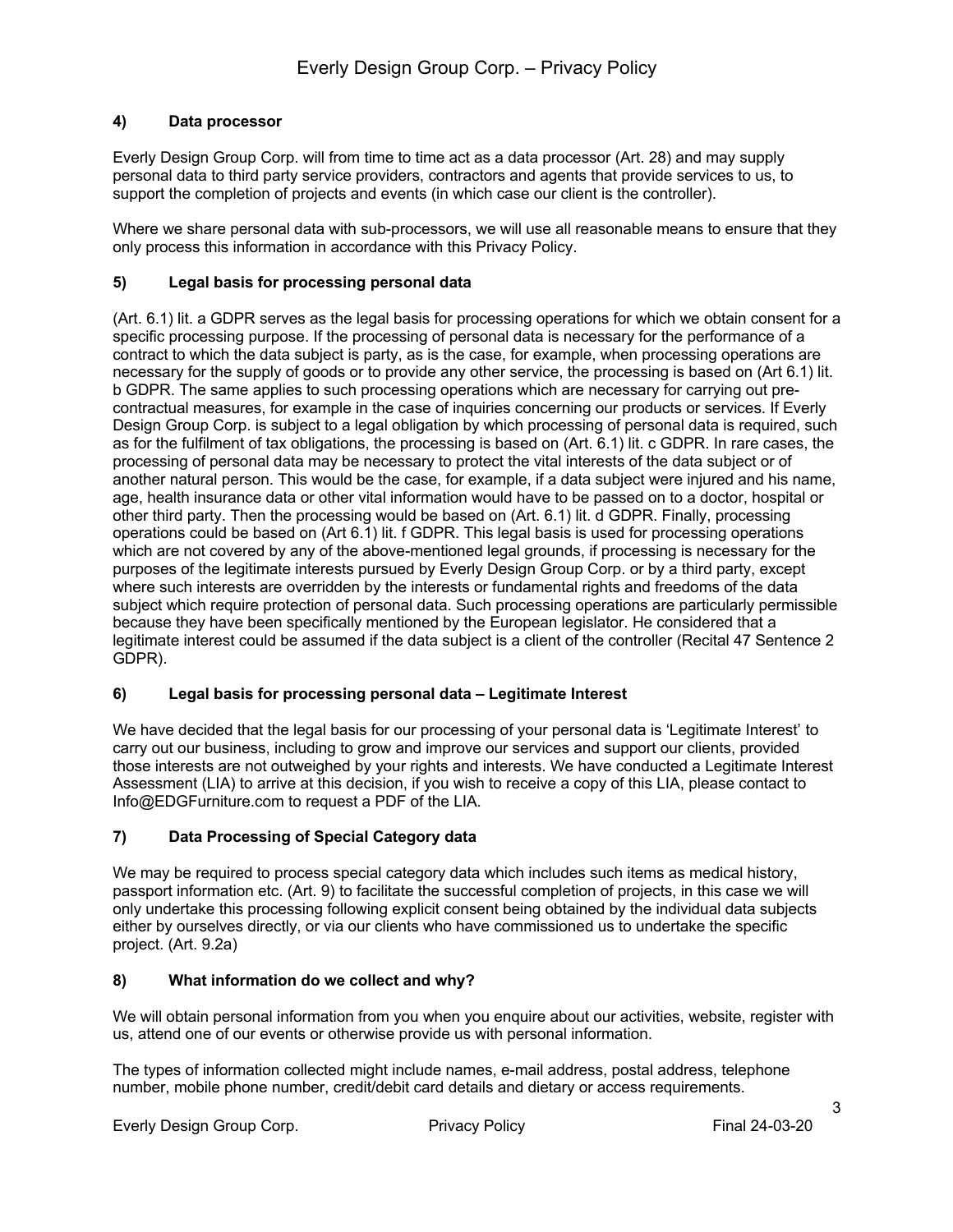## **9) What do we do with the information?**

We will use the information you provide to:

- fulfill your requests such as provision of information about our services
- § process sales transactions, or other payments and verify financial transactions
- handle event/service orders; deliver products and communicate with you about event/service orders
- § provide a personalized service to you when you visit our websites this could include customizing the content and/or layout of our pages for individual users
- record any contact we have with you
- § prevent or detect fraud or abuses of our websites and enable third parties to carry out technical, logistical or other functions on our behalf
- § communicate with our supplier partners, supporters and collaborators to fulfill our contractual obligations
- **•** provide you with information that we think may be of interest to you.

We may use generic photographs taken at our events for promotional purposes. In the event we use identifiable images of individuals, we will have sought and obtained written consent.

# **10) Sharing your information**

We will only share your information if:

- § We are legally required to do so, e.g., by a law enforcement agency legitimately exercising a power, if compelled by an order of the Court.
- We believe it is necessary to protect or defend our rights, property or the personal safety of our people or visitors to our premises or websites.

We are working with carefully-selected partners that are carrying out work on our behalf. These ethicallytrusted partners may include, suppliers and accountants. The kind of information we may ask them to do includes sending emails, processing card payments, etc. We only choose partners we can trust. Because we are based in the U.S.A, some of our suppliers may process data outside the EU, but we only share data with such recipients where appropriate standards and safeguards are in place. Whenever we share or transfer your personal information, we comply with the standards set by the GDPR, the CCPA of 2018, and this privacy statement at a minimum.

## **11) Storing your information**

We take appropriate measures to ensure that the information disclosed to us is kept secure, accurate and up to date and kept only for so long as is necessary for the purposes for which it is used. We have security measures in place to attempt to protect against the loss, misuse and alteration of personal data under our control. For example, only authorized personnel can access user information. While we cannot ensure or guarantee that loss, misuse or alteration of data will not occur while it is under our control, we use our best efforts to try to prevent this.

## **12) Retaining your information – data retention policy**

If you have received marketing communications from Everly Design Group Corp. under our privacy policy and have not unsubscribed, you will be on our marketing communications mailing list unless you unsubscribe.

Where we hold subject data to facilitate the successful completion of business activities Everly Design Group Corp. will hold hard copies of this information for a maximum period of seven years. Everly Design Group Corp. will maintain an electronic copy of the pertinent program information indefinitely unless you request removal of this information under your right to erasure (Art.17).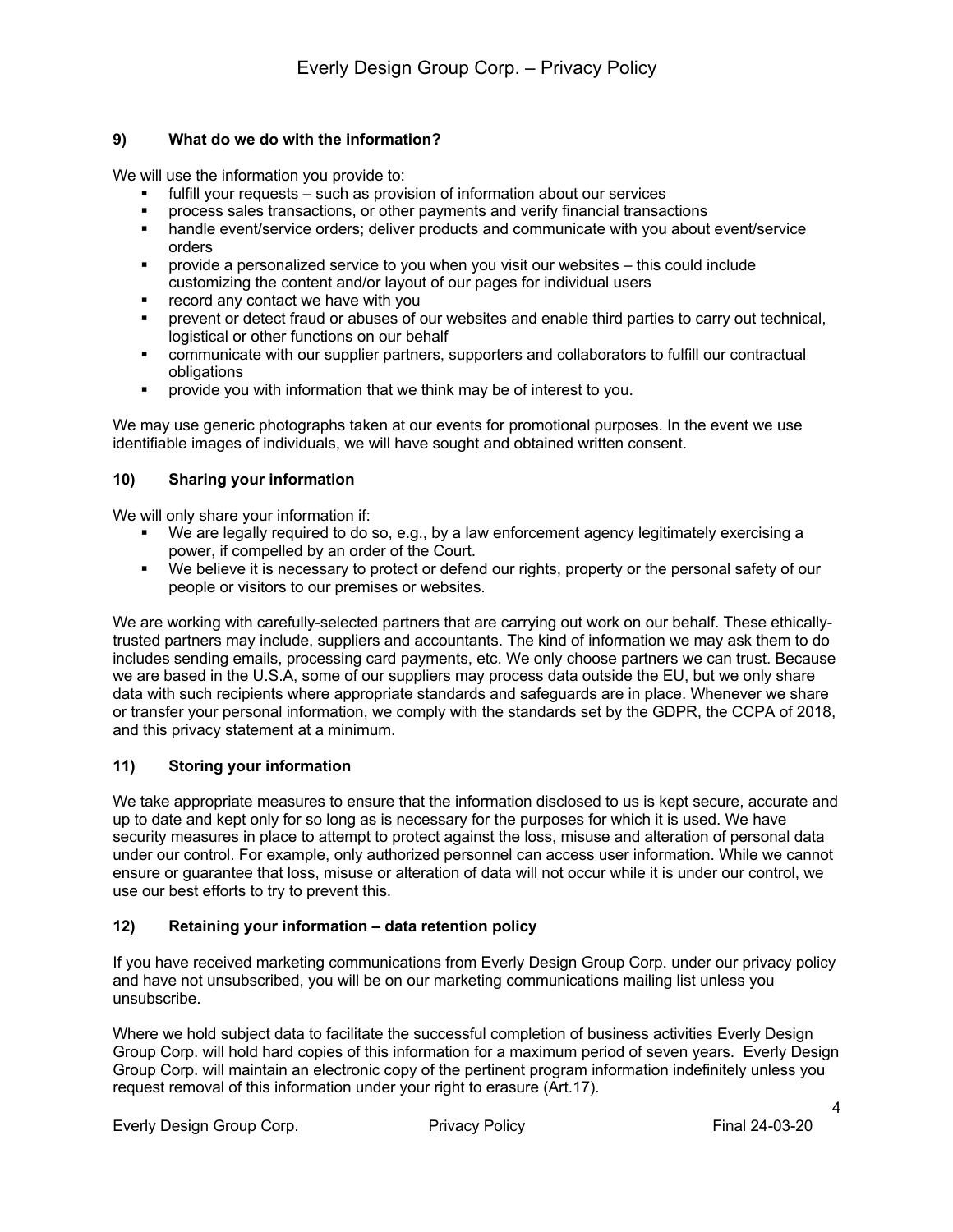## **13) Website cookies policy**

We may use cookies to provide accurate monitoring reports to help us understand our users' interests and preferences, to ensure that our website is as user friendly as possible.

Our website may use Google Analytics, a service provided by Google LLC that uses cookies to help the website analyze how users use this site. The cookies will generate information about your use of the website, and this along with your IP address will be stored on servers in the United States by Google LLC. This information is retained for the purposes of evaluating and compiling reports on website activity and for other services relating to internet usage. This information may be transferred to third parties by Google LLC where required to do so by law, or where such third parties process the information on their behalf. Your IP address will not be associated with any other data held by Google LLC.

If you do not agree to the processing of data about you by Google LLC in the manner and for the purposes set out above, you can select 'disable cookies' on your browser.

#### **14) Data protection provisions about the application and use of Google Analytics**

On this website, the controller has integrated the component of Google Analytics. Google Analytics is a web analytics service. Web analytics is the collection, gathering, and analysis of data about the behavior of visitors to websites. A web analysis service collects, among others, data about the website from which a person has come (the so-called referrer), which sub-pages were visited, or how often and for what duration a sub-page was viewed. Web analytics are mainly used for the optimization of a website and to carry out a cost-benefit analysis of Internet advertising.

The operator of the Google Analytics component is Google LLC, 1600 Amphitheatre Pkwy, Mountain View, CA 94043-1351, United States.

The purpose of the Google Analytics component is to analyze the traffic on our website. Google uses the collected data and information, among others, to evaluate the use of our website and to provide online reports, which show the activities on our websites, and to provide other services concerning the use of our Internet site for us.

Google Analytics places a cookie on the information technology system of the data subject. The definition of cookies is explained above. With the setting of the cookie, Google is enabled to analyze the use of our website. With each call-up to one of the individual pages of this Internet site, which is operated by the controller and into which a Google Analytics component was integrated, the Internet browser on the information technology system of the data subject will automatically submit data through the Google Analytics component for online advertising and the settlement of commissions to Google. During this technical procedure, the enterprise Google gains knowledge of personal information, such as the IP address of the data subject, which serves Google, among others, to understand the origin of visitors and clicks, and subsequently create commission settlements.

The cookie is used to store personal information, such as the access time, the location from which the access was made, and the frequency of visits of our website by the data subject. With each visit to our Internet site, such personal data, including the IP address of the Internet access used by the data subject, will be transmitted to Google in the United States of America. These personal data are stored by Google in the United States of America. Google may pass these personal data collected through the technical procedure to third parties.

The data subject may, as stated above, prevent the setting of cookies through our website at any time by means of a corresponding adjustment of the web browser used and thus permanently deny the setting of cookies. Such an adjustment to the Internet browser used would also prevent Google Analytics from setting a cookie on the information technology system of the data subject. In addition, cookies already in use by Google Analytics may be deleted at any time via a web browser or other software programs.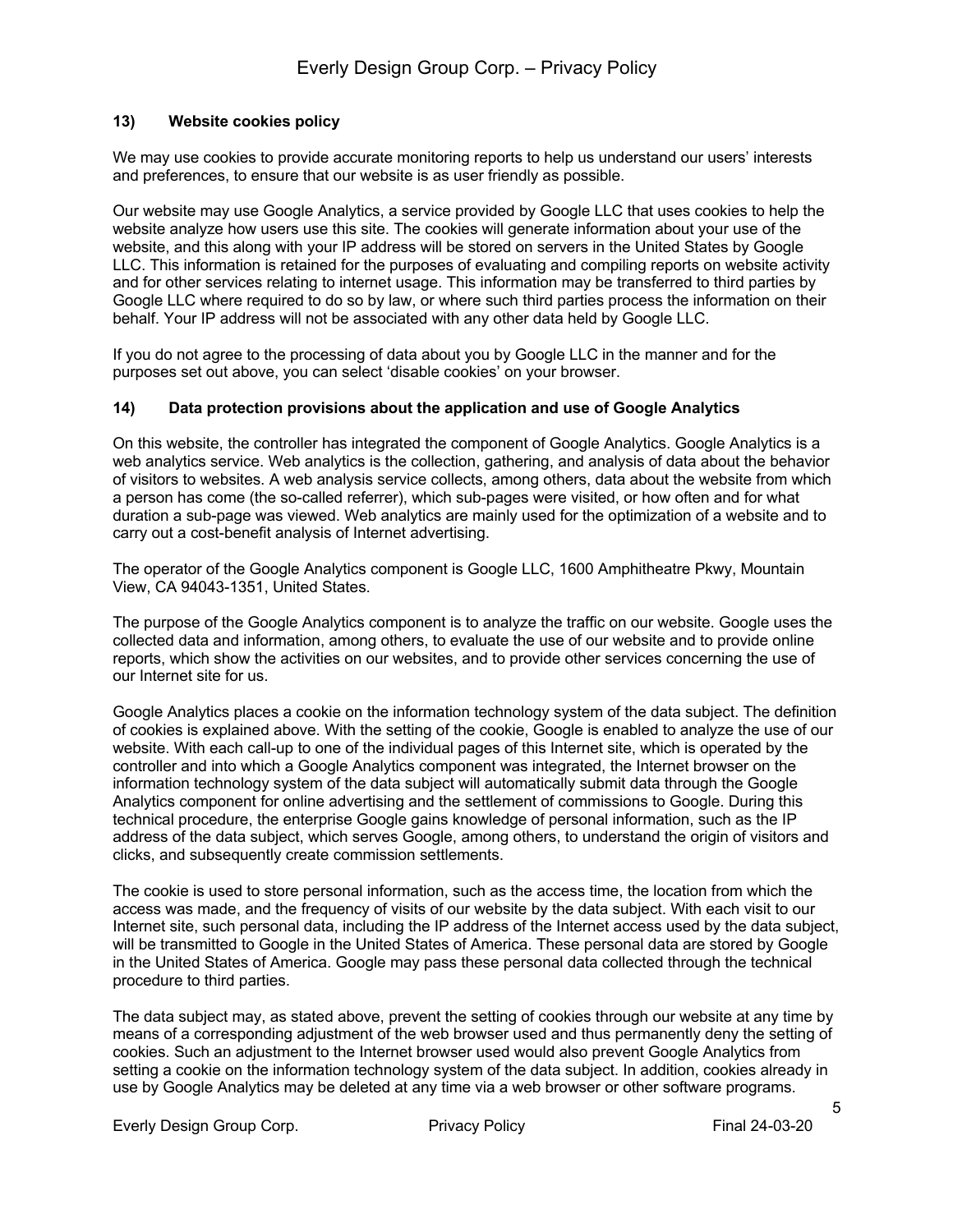In addition, the data subject has the possibility of objecting to a collection of data that are generated by Google Analytics, which is related to the use of this website, as well as the processing of this data by Google and the chance to preclude any such. For this purpose, the data subject must download a browser add-on under the link https://tools.google.com/dlpage/gaoptout and install it. This browser add-on tells Google Analytics through a JavaScript, that any data and information about the visits of Internet pages may not be transmitted to Google Analytics. The installation of the browser add-ons is considered an objection by Google. If the information technology system of the data subject is later deleted, formatted, or newly installed, then the data subject must reinstall the browser add-ons to disable Google Analytics. If the browser add-on was uninstalled by the data subject or any other person who is attributable to their sphere of competence, or is disabled, it is possible to execute the reinstallation or reactivation of the browser add-ons.

Further information and the applicable data protection provisions of Google may be retrieved under https://www.google.com/intl/en/policies/privacy/ and under http://www.google.com/analytics/terms/us.html. Google Analytics is further explained under the following Link https://www.google.com/analytics/.

## **15) Data protection provisions about the application and use of Facebook**

On this website, the controller has integrated components of the enterprise Facebook. Facebook is a social network.

A social network is a place for social meetings on the Internet, an online community, which usually allows users to communicate with each other and interact in a virtual space. A social network may serve as a platform for the exchange of opinions and experiences; or enable the Internet community to provide personal or business-related information. Facebook allows social network users to include the creation of private profiles, upload photos, and network through friend requests.

The operating company of Facebook is Facebook, Inc., 1 Hacker Way, Menlo Park, CA 94025, United States. If a person lives outside of the United States or Canada, the controller is the Facebook Ireland Ltd., 4 Grand Canal Square, Grand Canal Harbour, Dublin 2, Ireland.

With each call-up to one of the individual pages of this Internet website, which is operated by the controller and into which a Facebook component (Facebook plug-ins) was integrated, the web browser on the information technology system of the data subject is automatically prompted to download display of the corresponding Facebook component from Facebook through the Facebook component. An overview of all the Facebook Plug-ins may be accessed under https://developers.facebook.com/docs/plugins/. During this technical procedure, Facebook is made aware of what specific sub-site of our website was visited by the data subject.

If the data subject is logged in at the same time on Facebook, Facebook detects with every call-up to our website by the data subject—and for the entire duration of their stay on our Internet site—which specific sub-site of our Internet page was visited by the data subject. This information is collected through the Facebook component and associated with the respective Facebook account of the data subject. If the data subject clicks on one of the Facebook buttons integrated into our website, e.g., the "Like" button, or if the data subject submits a comment, then Facebook matches this information with the personal Facebook user account of the data subject and stores the personal data.

Facebook always receives, through the Facebook component, information about a visit to our website by the data subject, whenever the data subject is logged in at the same time on Facebook during the time of the call-up to our website. This occurs regardless of whether the data subject clicks on the Facebook component or not. If such a transmission of information to Facebook is not desirable for the data subject, then he or she may prevent this by logging off from their Facebook account before a call-up to our website is made.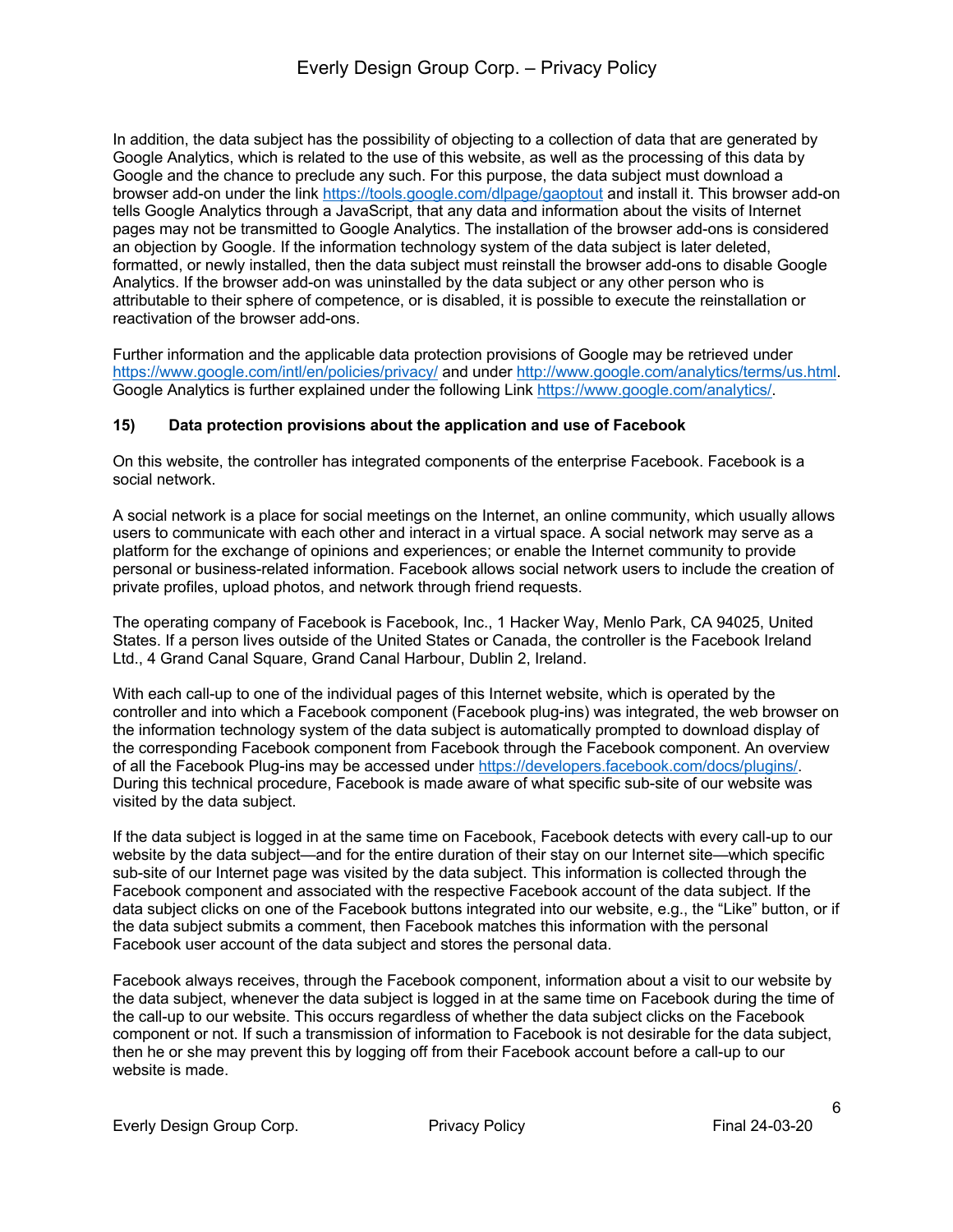The data protection guideline published by Facebook, available at https://facebook.com/about/privacy/ provides information about the collection, processing and use of personal data by Facebook. In addition, it is explained there what setting options Facebook offers to protect the privacy of the data subject. In addition, different configuration options are made available to allow the elimination of data transmission to Facebook. These applications may be used by the data subject to eliminate a data transmission to Facebook.

## **16) Data protection provisions about the application and use of Instagram**

On this website, the controller has integrated components of the service Instagram. Instagram is a service that may be qualified as an audio-visual platform, which allows users to share photos and videos, as well as disseminate such data in other social networks.

The operating company of the services offered by Instagram is Instagram LLC, 1 Hacker Way, Building 14 First Floor, Menlo Park, CA, UNITED STATES.

With each call-up to one of the individual pages of this Internet site, which is operated by the controller and on which an Instagram component (Insta button) was integrated, the Internet browser on the information technology system of the data subject is automatically prompted to the download of a display of the corresponding Instagram component of Instagram. During the course of this technical procedure, Instagram becomes aware of what specific sub-page of our website was visited by the data subject.

If the data subject is logged in at the same time on Instagram, Instagram detects with every call-up to our website by the data subject—and for the entire duration of their stay on our Internet site—which specific sub-page of our Internet page was visited by the data subject. This information is collected through the Instagram component and is associated with the respective Instagram account of the data subject. If the data subject clicks on one of the Instagram buttons integrated on our website, then Instagram matches this information with the personal Instagram user account of the data subject and stores the personal data.

Instagram receives information via the Instagram component that the data subject has visited our website provided that the data subject is logged in at Instagram at the time of the call to our website. This occurs regardless of whether the person clicks on the Instagram button or not. If such a transmission of information to Instagram is not desirable for the data subject, then he or she can prevent this by logging off from their Instagram account before a call-up to our website is made.

Further information and the applicable data protection provisions of Instagram may be retrieved under https://help.instagram.com/155833707900388 and https://www.instagram.com/about/legal/privacy/.

## **17) Data protection provisions about the application and use of LinkedIn**

The controller has integrated components of the LinkedIn on this website. LinkedIn is a web-based social network that enables users with existing business contacts to connect and to make new business contacts. Over 400 million registered people in more than 200 countries use LinkedIn. Thus, LinkedIn is currently the largest platform for business contacts and one of the most visited websites in the world.

The operating company of LinkedIn is LinkedIn, 2029 Stierlin Court Mountain View, CA 94043, United States. For privacy matters outside of the United States LinkedIn Ireland, Privacy Policy Issues, Wilton Plaza, Wilton Place, Dublin 2, Ireland, is responsible.

With each call-up to one of the individual pages of this Internet site, which is operated by the controller and on which a LinkedIn component (LinkedIn plug-in) was integrated, the Internet browser on the information technology system of the data subject is automatically prompted to the download of a display of the corresponding LinkedIn component of LinkedIn. Further information about the LinkedIn plug-in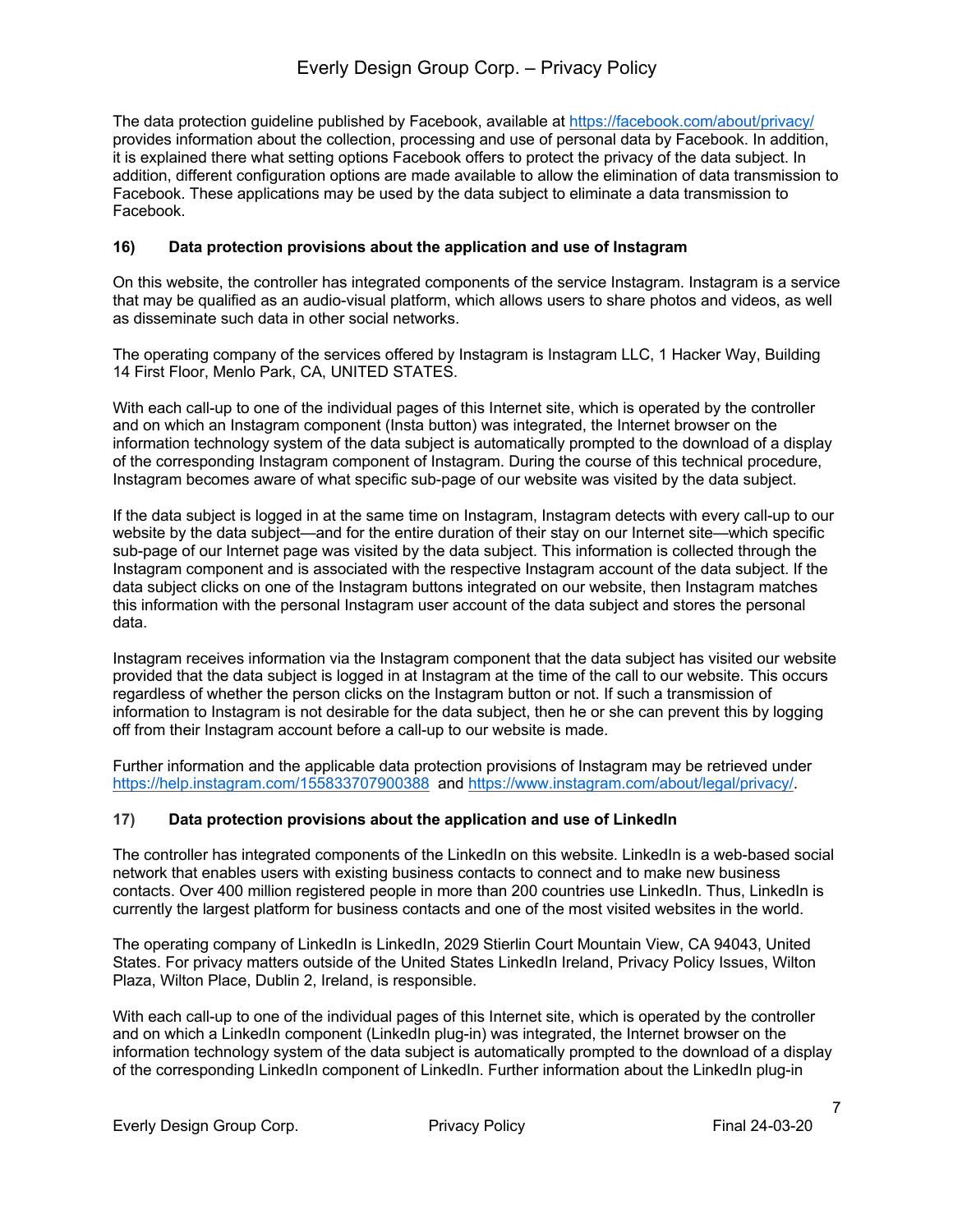https://developer.linkedin.com/plugins may be accessed. During this technical procedure, LinkedIn gains knowledge of what specific sub-page of our website was visited by the data subject.

If the data subject is logged in at the same time on LinkedIn, LinkedIn detects with every call-up to our website by the data subject—and for the entire duration of their stay on our Internet site—which specific sub-page of our Internet page was visited by the data subject. This information is collected through the LinkedIn component and associated with the respective LinkedIn account of the data subject. If the data subject clicks on one of the LinkedIn buttons integrated on our website, then LinkedIn assigns this information to the personal LinkedIn user account of the data subject and stores the personal data.

LinkedIn receives information via the LinkedIn component that the data subject has visited our website, provided that the data subject is logged in at LinkedIn at the time of the call-up to our website. This occurs regardless of whether the person clicks on the LinkedIn button or not. If such a transmission of information to LinkedIn is not desirable for the data subject, then he or she may prevent this by logging off from their LinkedIn account before a call-up to our website is made.

LinkedIn provides under Guest Controls https://www.linkedin.com/psettings/guest-controls, the possibility to unsubscribe from e-mail messages, SMS messages and targeted ads, as well as the ability to manage ad settings. LinkedIn also uses affiliates such as Eire, Google Analytics, BlueKai, DoubleClick, Nielsen, Comscore, Eloqua, and Lotame. The setting of such cookies may be denied under https://www.linkedin.com/legal/cookie-policy. The applicable privacy policy for LinkedIn is available under https://www.linkedin.com/legal/privacy-policy. The LinkedIn Cookie Policy is available under https://www.linkedin.com/legal/cookie-policy.

# **18) Data protection provisions about the application and use of You Tube**

On this website, the controller has integrated components of You Tube. YouTube is an Internet video portal that enables video publishers to set video clips and other users free of charge, which also provides free viewing, review and commenting on them. You Tube allows you to publish all kinds of videos, so you can access both full movies and TV broadcasts, as well as music videos, trailers, and videos made by users via the Internet portal.

The operating company of You Tube is You Tube, LLC, 901 Cherry Ave., San Bruno, CA 94066, United States. The You Tube, LLC is a subsidiary of Google Inc., 1600 Amphitheatre Pkwy, Mountain View, CA 94043-1351, United States.

With each call-up to one of the individual pages of this Internet site, which is operated by the controller and on which a YouTube component (You Tube video) was integrated, the Internet browser on the information technology system of the data subject is automatically prompted to download a display of the corresponding YouTube component.

Further information about YouTube may be obtained under www.youtube.com/yt/about/en/. During the course of this technical procedure, YouTube and Google gain knowledge of what specific sub-page of our website was visited by the data subject.

If the data subject is logged in on YouTube, YouTube recognizes with each call-up to a subpage that contains a YouTube video, which specific sub-page of our Internet site was visited by the data subject. This information is collected by YouTube and Google and assigned to the respective You Tube account of the data subject.

YouTube and Google will receive information through the You Tube component that the data subject has visited our website, if the data subject at the time of the call to our website is logged in on You Tube; this occurs regardless of whether the person clicks on a YouTube video or not. If such a transmission of this information to YouTube and Google is not desirable for the data subject, the delivery may be prevented if the data subject logs off from their own You Tube account before a call-up to our website is made. You Tube's data protection provisions, available at www.google.com/intl/en/policies/privacy/, provide information about the collection, processing and use of personal data by YouTube and Google. (Version 1.0)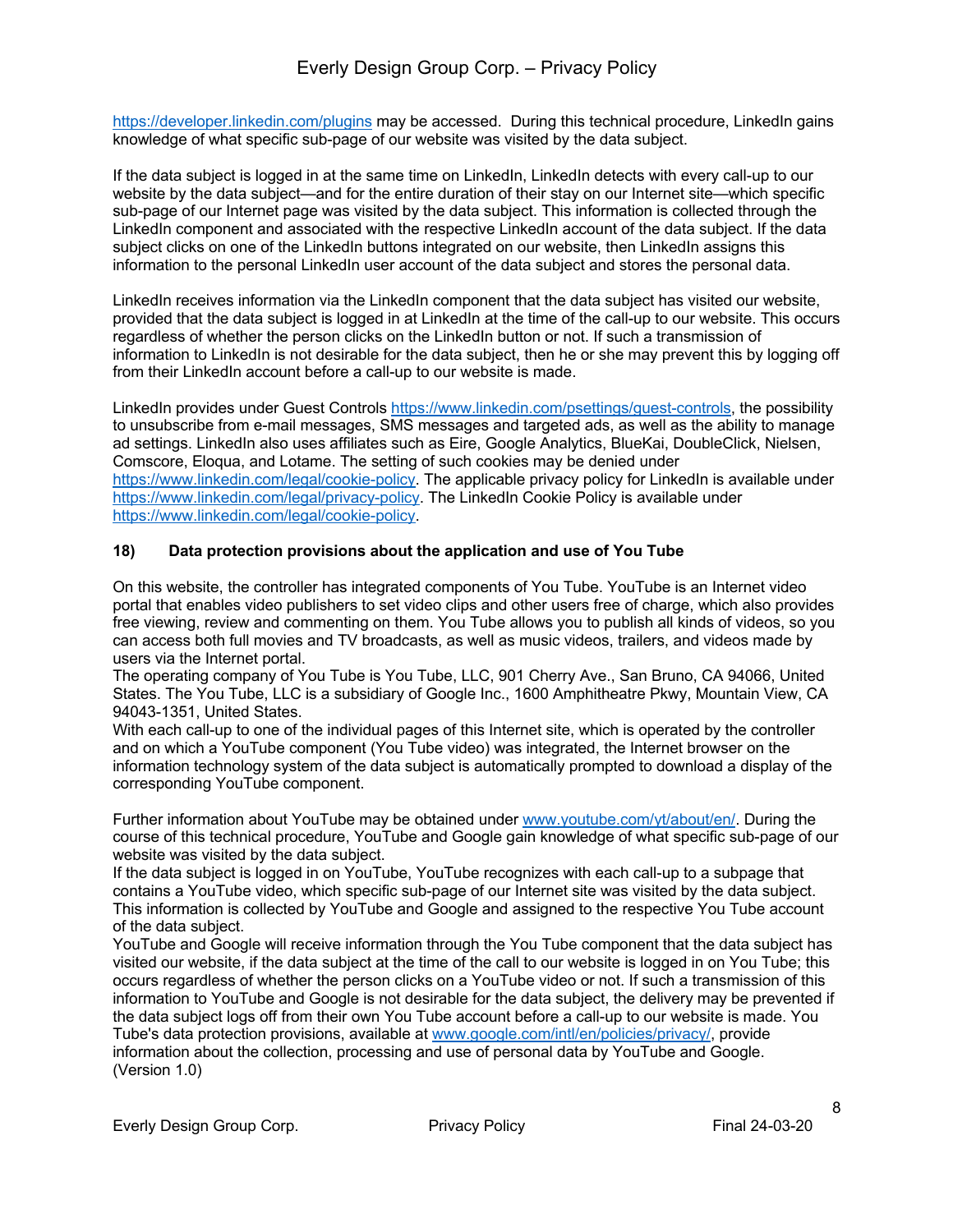## **19) Data protection provisions about the application and use of Vimeo**

This website has integrated components of the video portal Vimeo.

Provider is Vimeo Inc., 555 West 18th Street, NY, New York 10011, USA.

If you visit any of our sites equipped with a Vimeo plugin, you will be connected to Vimeo's servers. This tells the Vimeo server which of our pages you have visited. In addition, Vimeo obtains your IP address. This also applies if you are not logged in to Vimeo or do not have an account with Vimeo. The information collected by Vimeo is transmitted to the Vimeo server in the United States.

If you are logged in to your Vimeo account, you allow Vimeo to associate your surfing behavior directly with your personal profile. You can prevent this by logging out of your Vimeo account. For more information on how to deal with user data, see the Vimeo Privacy Policy https://vimeo.com/privacy.

## **20) Mailing lists**

If you subscribe to our mailing list, you will be automatically subscribed to receive email updates.

We use MailChimp to manage our email marketing. MailChimp stores their data in the US, they comply with the EU-U.S. Privacy Shield Framework and the Swiss – U.S. Privacy Shield Framework. They do share data with third parties but never sell data.

You can change your email marketing preferences at any time, by clicking 'unsubscribe' on any of our emails or by contacting: Info@EDGFurniture.com

# **21) Your rights**

By providing us with your personal data, you consent to the collection and use of any information you provide in accordance with the above purposes and this privacy statement. You have the right to ask for a copy of the information we hold about you and to have any inaccuracies in your information corrected.

If you want to exercise these rights or update your personal details, please contact Info@EDGFurniture.com.

## **22) Data subject rights**

As an individual whose personal data is processed by Everly Design Group Corp. you have the following rights, where applicable:

- the right to be informed which is what this privacy policy is for
- the right to access the data we hold about you the right to object to direct marketing either use the 'unsubscribe' button on our emails or contact us directly
- the right to object to processing carried out based on legitimate interests
- the right to erasure (in some circumstances)
- **•** the right of data portability
- the right to have your data rectified if its inaccurate
- **the right to have your data restricted or blocked from processing**

To exercise any of these rights, please email Info@EDGFurniture.com to get in touch.

We reserve the right to amend this privacy statement. If we do so, we will post notice of the change on our website and you will be deemed to have accepted such changes.

## **23) Employees and job applicants**

If you apply to work at Everly Design Group Corp. we will only use the information you give us to process your application and to monitor recruitment statistics. If we want to disclose information to someone outside Everly Design Group Corp. - for example, if we need a reference, or need to get a 'disclosure'